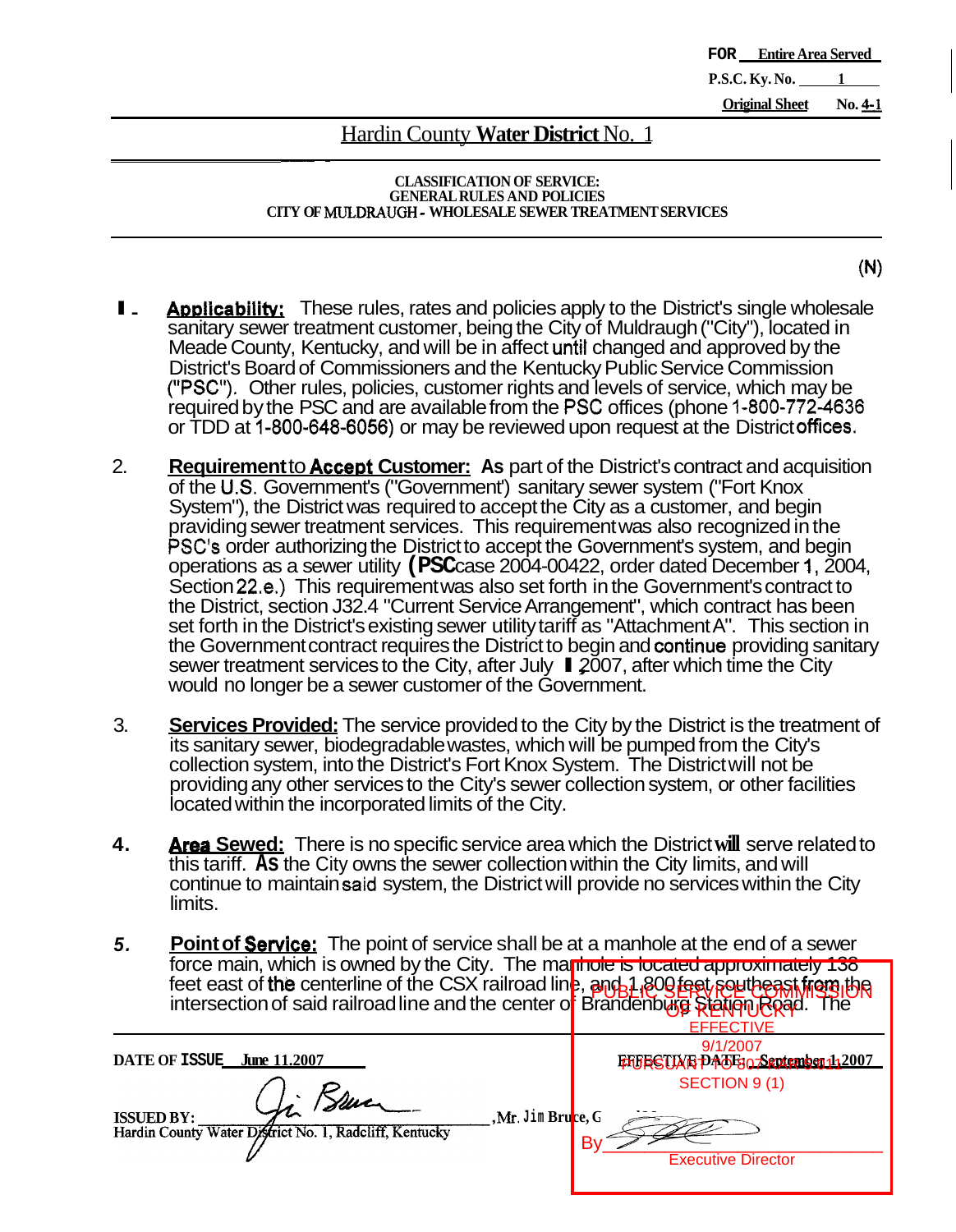FOR **Entire Area Served P.S.C. Ky. No. \_ OriainaI Sheet No.** *4-2* 

## **Hardin County Water District No. 1**

#### **CLASSIFICATION OF SERVICE:**  GENER4L RULES *AND* **POLICES CITY OF** MULDRAUGH - **WHOLESALE SEWER TREATMENT SERVICES**

 $(N)$ 

ownership of the sewer main upstream of the point of service shall be owned by the City, and the City will be responsible to service and maintain said sewer main, up to the point of service, including the manhole. The coordinates of this point are; **X=** -85 degrees, 58 minutes, 28.89 seconds West: **Y=** 37 degrees, **55** minutes, 14.35 seconds North. The City has also agreed to allow the District to use portions of this force / gravity main, which lie within the boundary of the Ft. Knox military base, for connection of other District customers or sewer service lines.

- a. **Nleterina Station Location:** In order **to** provide metering of adequate accuracy, at a serviceable location with electric service, the District's meter to be used for billing shall **be** located directly south of the City's sewer lift station, which is upstream of the point of service, by approximately 5,490 feet. Said lift station is located near the intersection **of** Sunset and Perrine Streets, within the City of Muldraugh. The City agrees to allow the District to locate the meter, meter vault, appurtenances and any telemetry controls within the City's easement or property at said site.
- b. **Meter Accuracy:** The District shatl be responsible to maintain, replace and read the meter. The District will maintain and test the meter in accordance with **PSC** regulations, 807 KAR 5:066, Sections 14, 15 and 16, which provide requirements for potable water meters. As the District will be using an electro-magnetic flow meter (EFM), the District will also be required to comply with terms of an order from the PSC to the District, providing guidelines for use of EFM meters, which order was dated June 6,2004, PSC Case No. 2003-00480,
- 6. **Reimbursement for Sewer System Inspection: To** assist the City with locating and finding sources of excessive Inflow & Infiltration **(I&),** which increase flows to **the**  District's sewer treatment plant, the District and City entered into a previous agreement or special contract for the District to provide **CCTV** camera inspection and report of the City's sewer system. **This** agreement was executed on January 31, 2007. Under the terms of the agreement, the City agreed to reimburse the District a total of \$5,500, by making payments of \$153.00 per month, for thirty-six (36) months, beginning with the first bill for services from the District to the City. Said monthly payment is included as a Special Charge in this  $\textrm{lariff}$  and will cease and no longer be  $\mid$ paid once the full amount has been paid to the District? PUBLIC SERVICE COMMISSION OF KENTUCKY

| payment is included as a Special Charge in this tariff, and will cease and no longer be paid once the full amount has been paid to the District. | <b>OF KENTUCKY</b><br><b>FFFFCTIVE</b>           |
|--------------------------------------------------------------------------------------------------------------------------------------------------|--------------------------------------------------|
| DATE OF ISSUE June 11.2007                                                                                                                       | 9/1/2007<br><b>EURSUAR PATE: 750191051442007</b> |
| <b>ISSUED BY:</b>                                                                                                                                | SECTION 9 (1)                                    |
| , Mr. Jim Bruce, C                                                                                                                               | B٧                                               |
| Hardin County Water District No. 1, Radcliff, Kentucky                                                                                           | <b>Executive Director</b>                        |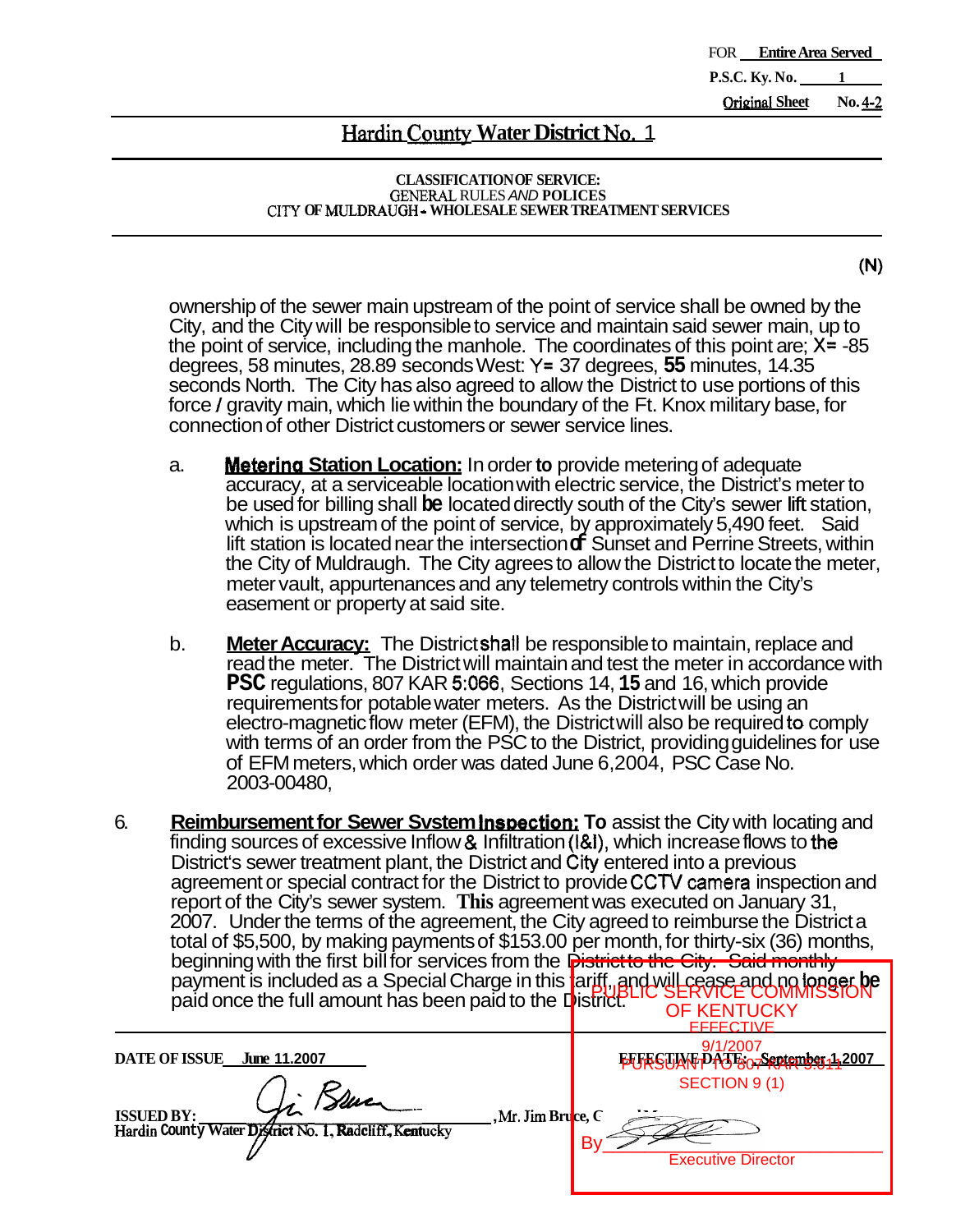**FOR Entire Area Served P.S.C. Ky. No.** 1 **Original Sheet** No. 4-3

### **Hardin** County **Water** District No. 1

**CLASSIFICATION OF SERVICE: GENERAL RULES AND POLICIES CITY OF** MULDRAUGH - **WHOLESALE SEWER TREATMENT SERVICES** 

 $(N)$ 

### **7.** Discharge Strength & Control Requirements:

- a. The City is authorized to discharge sewage strengths at levels equal to or less than the limits set forth in the Fort Knox Pretreatment Program without penalty. Discharge of amenable parameters (BOD, TSS, and Ammonia) that exceed the allowable average levels will evoke a penalty fee for the period in excess. For this tariff, these levels shall be determined by the following parameters and amounts;
	- **1.** Total Suspended Solids **(TSS)**: Shalt be no more than an average over a thirty (30) day period of 500 milligrams per liter **(mg/l).**
	- ii. Biological Oxygen Demand (BOD): Shall be no more than an average over a thirty (30) day period of 500 mg/l.
	- iii. Ammonia: Shall be no more than an average **over** a thirty (30) day period of 60 mg/l.
- **b.** The City agrees to allow the District to use sampling equipment, located at the point of metering, to determine the discharge strengths. Average strengths for this section shall be determined by composite samples collected randomly during any month at the District's discretion. In the event that the average strength of any of the above parameters are determined to be in excess, the City agrees to execute, perform, and/or abide by the following conditions:
	- **I.** To assist the District in determining which *City* customer(s) is discharging excessive strength parameters, which is causing the City's sewage average to exceed the levels established herein.
	- ii. The City will be assessed a penalty per month for each incident of excessive strength, which will continue until such time levels are returned to acceptable values. The City may elect to recover the cost of the penalty once established to the parties involved.
	- iii. The penalty cost will be based on each excessive pound loading for the The periaty cost will be based on query experience and the limits in the limits of the limits. herein. The days out of compliance, for each parameter of the morning the in EFFECTIVE

| <b>DATE OF ISSUE</b><br>June 11.2007                                                                          | ETFESTIME DAATS September 1,2007 |
|---------------------------------------------------------------------------------------------------------------|----------------------------------|
| <b>ISSUED BY:</b><br>Mr. Jim Bru <mark>ce, G</mark><br>Hardin County Water District No. 1, Radcliff, Kentucky | SECTION 9(1)<br>Β١               |
|                                                                                                               | <b>Executive Director</b>        |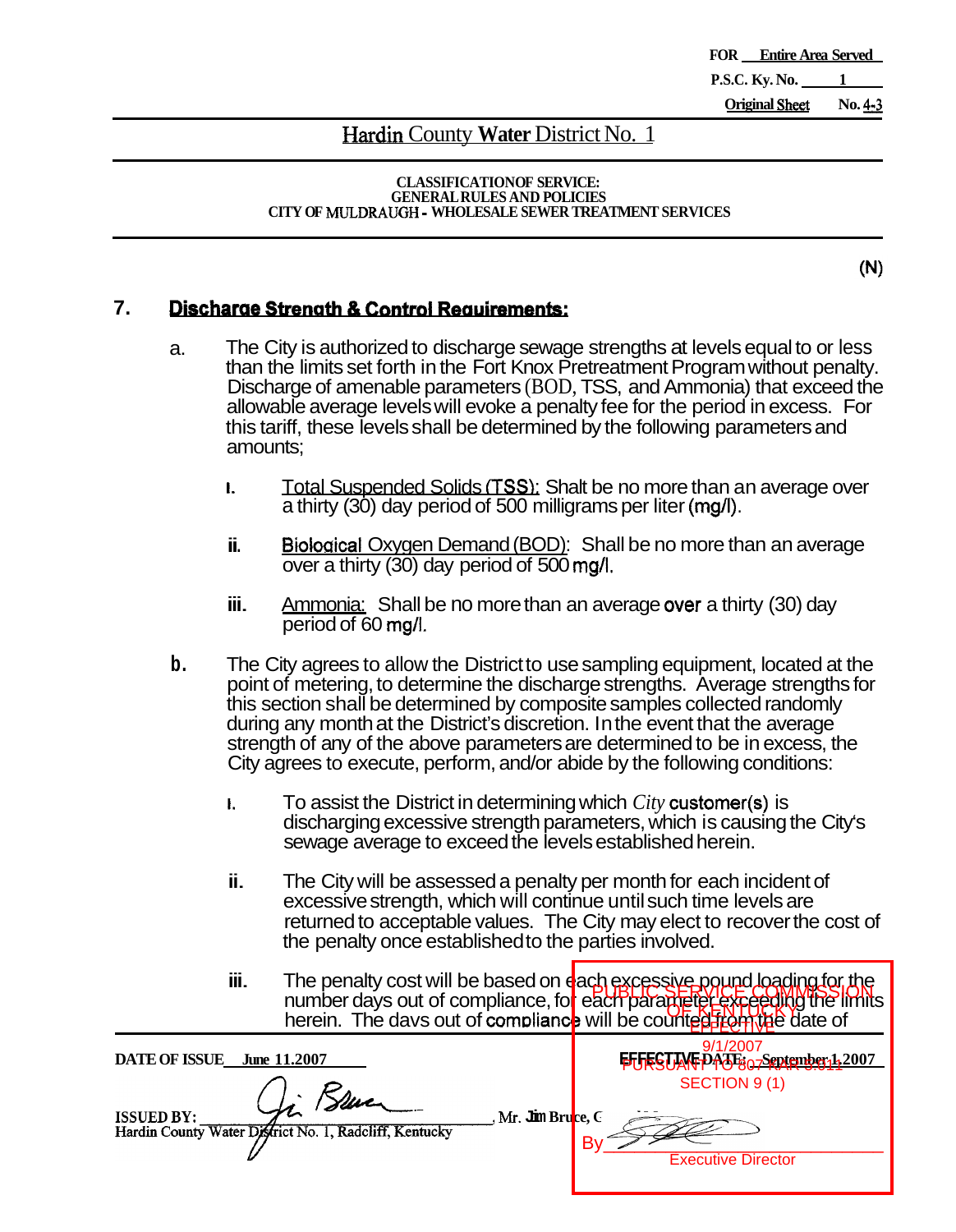**FOR Entire Area Served P.S.C. Ky. No. 1 <u>Original Sheet</u>** No. 4-4

### Hardin County **Water** District **No. 1**

#### **CLASSIFICATION OF SERVICE:**  GENERAL **RULES** *AND* **POLICIES CITY OF MULDRAUGH** - **WHOLESALE SEWER TREATMENT SERVICES**

 $(N)$ 

sample showing excessive levels to the date of sample showing acceptabie levels. In no event shalt the number of days the penalty apply exceed 31.

- To adopt and implement all elements of the Fort Knox Pretreatment Program as needed to control both prohibitive and amenable parameters and reduce amounts of excessive strength being contributed to the sewer system by the City's customers. iv.
- v. To enforce any section of the Fort Knox Pretreatment Program or other City or State statutes or regulations which would address illegal sewer discharges or excessive strength discharges.
- vi. The City is **also** required to develop and/or maintain a municipat Sewer Use Ordinance which shall provide limits, prohibited discharges, penalties or enforcement action against any residential or commercial sewage dischargers within the City, in order to control prohibitive or timited discharges. The requirements stipuiated in the Muldraugh City's Sewer Use Ordinance shall be **no** less stringent than the requirements specified in the **Fort** Knox Sewer Use Regulations.
- *8.* **Prohibitive Parameters: The** City agrees to allow the District to monitor for parameters which would be prohibitive at the stated levels and indicate the presence of any materials of a disruptive nature to the Fort Knox System. Any parameters or material at excessive levels, explosive or harmful in nature or contaminants that would be destructive to the Fort Knox System, from the City shall be prohibited. In the event that the District is able to confirm, through tangible evidence with actual sampling **or** testing, that hazardous materials or prohibitive contaminants have been received by the District, from the City's system, the *City* agrees to complete the following;
	- a. Assist in investigating the source or cause of the discharge or hazardous material within the City's collection system.
	- b. Reimbursement the District for any additional tests, treatment chemicats or mitigation or clean-up expenses if the event is found to be from a sound surdischarge from within the City's system. PUBLIC SERVICE COMMISSION OF KENTUCKY **EFFECTIVE**

| b.                                        | Reimbursement the District for any additional tests, treatment chemicats or<br>mitigation or clean-up expenses if the event is fould to be up a source of<br>discharge from within the City's system. | <b>FFFFCTIVE</b>                                                                               |
|-------------------------------------------|-------------------------------------------------------------------------------------------------------------------------------------------------------------------------------------------------------|------------------------------------------------------------------------------------------------|
| <b>DATE OF ISSUE</b><br><b>ISSUED BY:</b> | June 11,2007<br>, Mr. Jim Bruce, C<br>Hardin County Water District No. 1, Radcliff, Kentucky                                                                                                          | <b>EFFESTIVE DAG E07 September 1, 2007</b><br>SECTION 9 (1)<br>В٧<br><b>Executive Director</b> |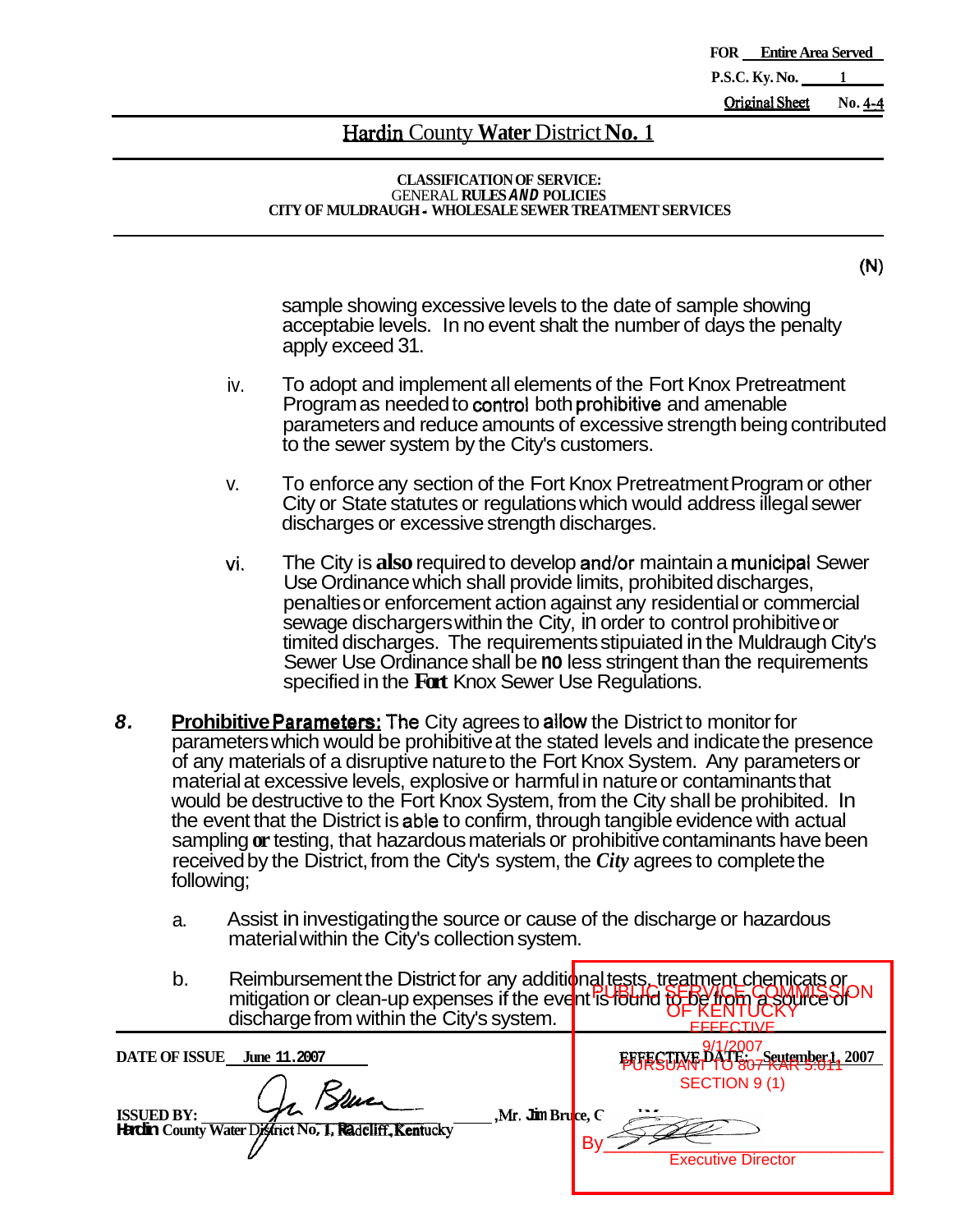**FOR Entire Area Served P.S.C. Ky. No. 1 Orieinal Sheet No. 4-5** 

### **Hardin** County **Water District** No. **1**

#### **CLASSIFICATION OF SERVICE: GENERAL RULES AND POLICIES CITY OF MULDRAUGH** - **WHOLESALE SEWER TREATMENT SERVICES**

 $(N)$ 

### **9.** Rates and **Charaes:** The rates and charges which are applicable under this tariff are as follows;

| <b>SERVICES REQUIRED/ SUPPLIED</b>                                                                                                                                                                                                                                                             | <b>AGREED FEE / RATES</b>                 |
|------------------------------------------------------------------------------------------------------------------------------------------------------------------------------------------------------------------------------------------------------------------------------------------------|-------------------------------------------|
| Rate per 1,000 gallons of sanitary sewer flows metered and measured, and<br>contr <b>buted</b> from the wholesale customer, for transfer through the District's<br>sewer collection system to the District's sewer treatment plant, and for cost of<br>treatment of the customers sewage flows | \$1.178 / kgal                            |
| Fixed monthly charge to provide and maintain flow metering, remote<br>monitoring and measurement of flows, amortized recovery of a metering<br>equipment station, periodic annual sewage strength monitoring and monthly<br>billing and service availability.                                  | \$402.24<br>Per Month                     |
| Special Charge: Reimbursementof Sewer System inspection services, a\$<br>agreed by customer in January 31,2007, for a total number of 36 payments,<br>beginning with the first monthly bill to the customer and terminating once a<br>total of \$5,500 has been paid to the District.          | \$153.00<br>Per Month                     |
| High Strength Penalty: This rate shall be applied to each pound for each<br>parameter that exceeds the set limits found in Section 7 of this tariff.                                                                                                                                           | \$0.40/lb.<br>(For excess BOD and<br>TSS) |
|                                                                                                                                                                                                                                                                                                | $$0.60/$ lb.<br>(For excess Ammonia)      |

- 10. **Billina Policies** *8t* Due, Date: The typical monthly due date shall be the fifteenth (15th) day **of** each month, which date may vary as required by holidays or weekends. If payment is not received at the District office by the due date, a ten percent (10%) penalty shall be added to the due amount. In **the** event that payment is not received within fifteen (15) days after the due date, the District and City agree the following may occur, at the District's discretion:
	- a. The District may **file** a lien on any unpaid balance against the City, its assets, its other revenue sources, as needed to collect and recover the past due amount. PUBLIC SERVICE COMMISSION

|                                           | <u>ILS OILIBITEVELIDE SOULCES, AS FIEBOBU IO CUIBECI AFIU FECOVEI ILIBI PASI QUE</u> |                                  |                                                                                                                   |
|-------------------------------------------|--------------------------------------------------------------------------------------|----------------------------------|-------------------------------------------------------------------------------------------------------------------|
|                                           | amount.                                                                              |                                  | <b>PUBLIC SERVICE COMMISSION</b><br><b>OF KENTUCKY</b>                                                            |
|                                           |                                                                                      |                                  | <b>EFFECTIVE</b>                                                                                                  |
| <b>DATE OF ISSUE</b><br><b>ISSUED BY:</b> | <b>June 11.2007</b><br>Hardin County Water District No. 1, Radcliff, Kentucky        | , Mr. Jim Bruc <mark>e, G</mark> | EFFECTIVE DATE: September 1,2007<br>-8 <del>07 KAR 5.01</del><br>SECTION 9 (1)<br>Β١<br><b>Executive Director</b> |
|                                           |                                                                                      |                                  |                                                                                                                   |